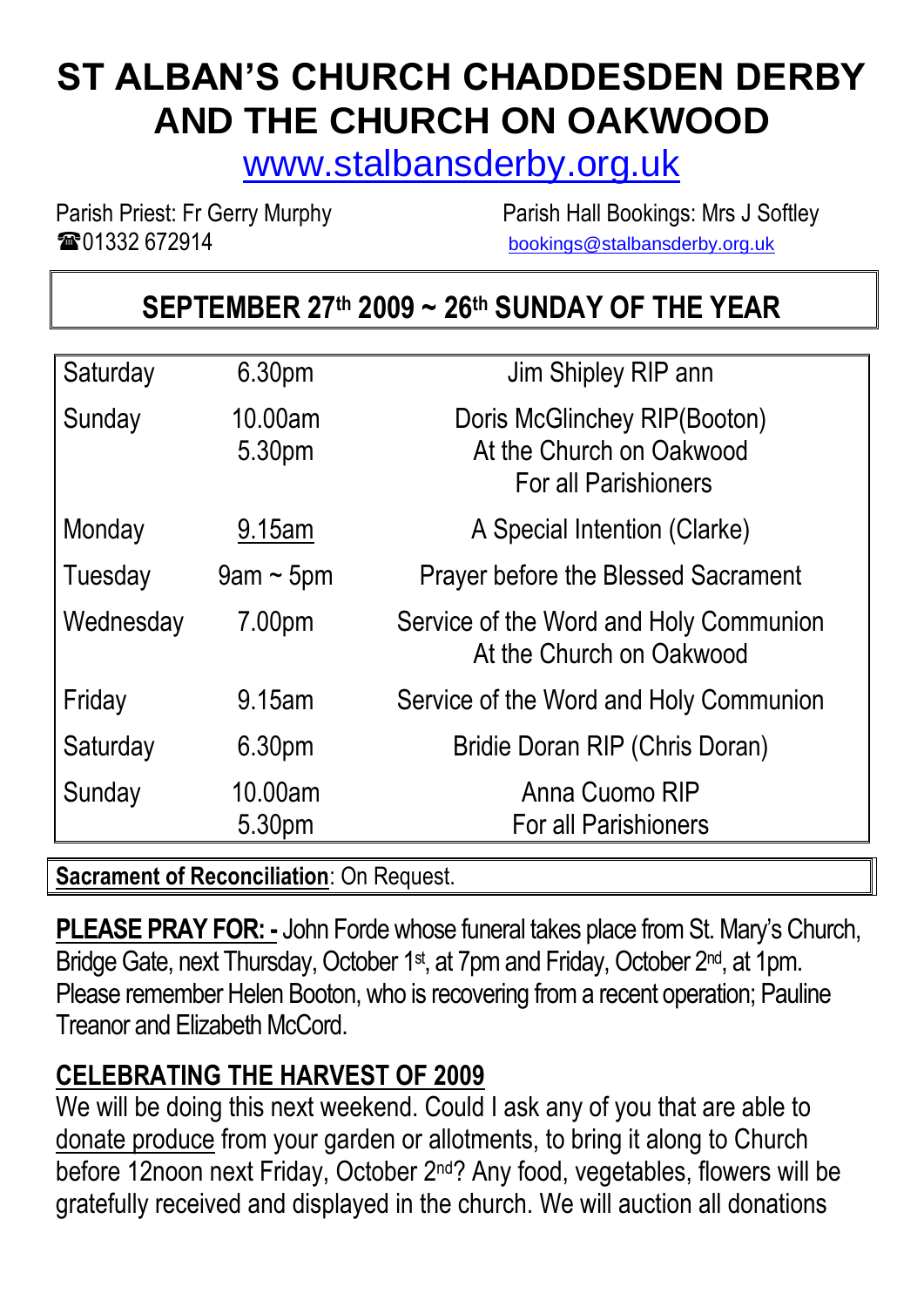after 10am mass and give the proceeds to Cafod. Contact myself or Susanna Aitchison with any inquiries <sup>2</sup>675200.

There will be Irish coffee in the Parish Centre after 10am mass.

### **CAFOD HARVEST FAST DAY ~ NEXT FRIDAY**

Please take an envelope today. It takes less than a minute to read the story of Margaret, the woman pictured, who used to have a decent job and home, in Kenya, but now lives in a one room shack in a slum. Choose a day to fast this week and put whatever you save into the envelope and return it next weekend. The Parish Council have invited MARIE MOLLOY, the Cafod Regional Officer, to come and help us with our Cafod Activities, Fair-trade, and other initiatives. She is coming on Thursday, October 22nd at 7.30pm in the Hall; can you come and find out more?

#### **OAKWOOD CHURCH HARVEST**

We are donating our goods to the Padley Centre this year. They would appreciate under PERISHABLES ~ fruit, vegetables, cheese, margarine or butter; toiletries and cleaning materials  $\sim$  disposable razors, toothbrushes, shampoo, deodorant, kitchen rolls, shaving foam, toothpaste, shower gel, liquid soap or toilet rolls. Other food and drink, like tea, coffee, drinking chocolate, sugar, long life milk, flour, gravy granules, any tinned food, tomato and brown sauce, salt and pepper, salad cream, sandwich fillings and rice would be welcome. Please bring along any of the above to mass next Sunday evening and place it on the sanctuary beforehand.

#### **CONFIRMATION DEADLINE IS THIS SUNDAY.**

Anyone in year 9, 10, 11 or above who is interested, is welcome to contact Sally Parlato email [jim.parlato@ntlworld.com](mailto:jim.parlato@ntlworld.com) or Father Gerry by this evening. We were hoping to celebrate confirmation here with Bishop Malcolm after Easter 2010.

#### **RELICS OF ST. THERESE OF LISIEUX**

are visiting this country for the next month. They are at St. Barnabas' Cathedral, Nottingham from Monday, October 5<sup>th</sup>, 5pm  $\sim$  until Tuesday, October 6<sup>th,</sup> 12noon. The programme begins with an opening ceremony at 5pm, followed by mass at 7pm and night prayer at 9pm on the Monday. Tuesday is given to school visits from 9am  $\sim$ 12noon See Poster. There is a two page article on St. Therese available this weekend; please take one. See [www.catholicrelics.co.uk](http://www.catholicrelics.co.uk/)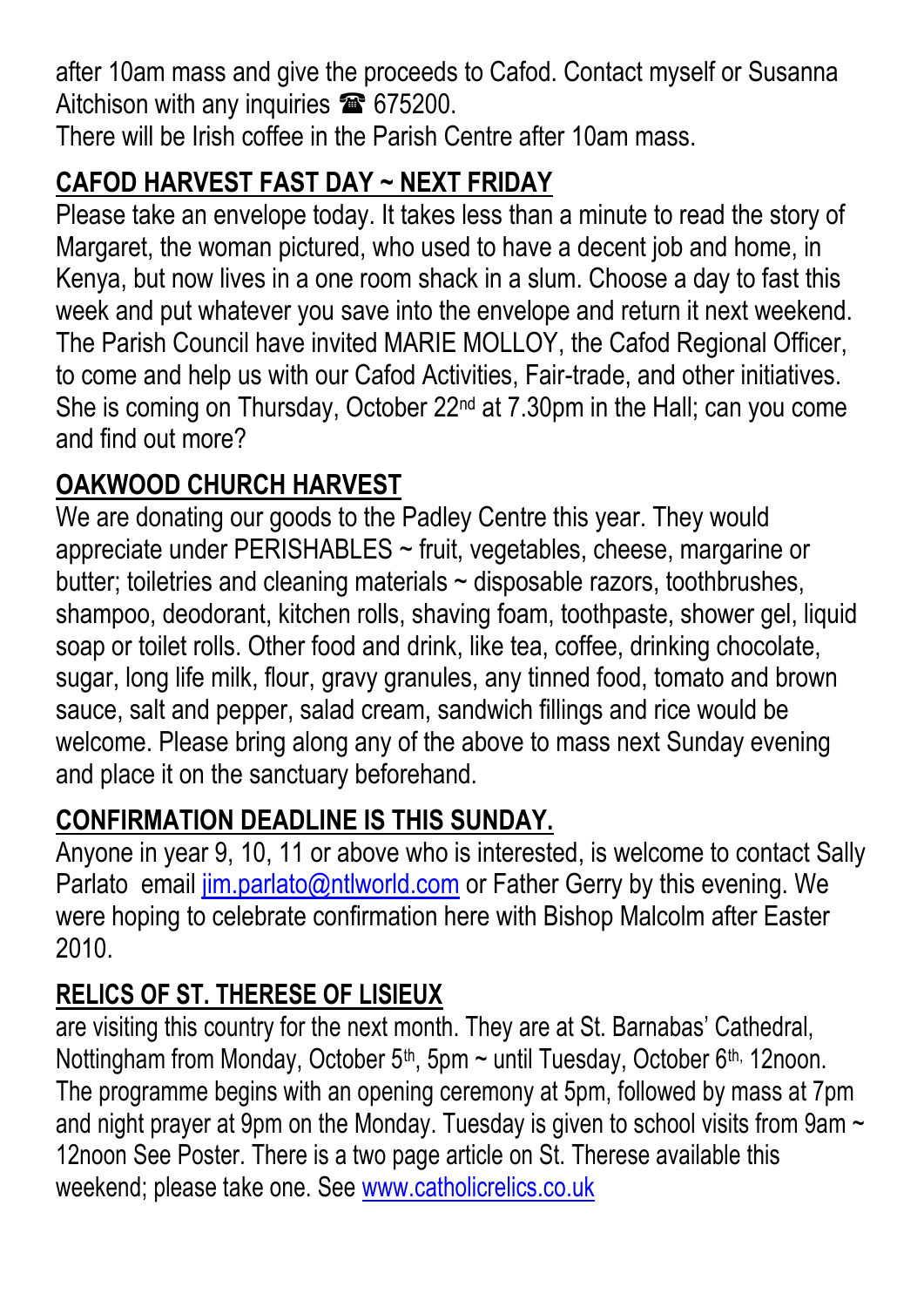## **ST ALBAN'S SPIRITUALITY GROUP**

would like to invite you to an Evening of Spiritual Exploration Starting on Tuesday September 29th at 7.30pm in the Parish Centre see handout

#### **PRAYER BEFORE THE BLESSED SACRAMENT**

Each Tuesday during Term Time about 15 parishioners come to pray silently for an hour before the Blessed Sacrament. Why? How? What difference does it make? How do they find the time? My guess is that many more parishioners would really benefit if they found their way to giving it a try. Are you retired or working part-time or a full time parent? Maybe you could come and see this Tuesday, anytime between 9am and 5pm in the weekday chapel?

### **NEW INQUIRY GROUP**

We are running a four week "taster" session for anyone curious about finding out more about Catholics. It will be open ended and start with people's own experiences, questions, curiosities and perplexions.

Shaun & Di Reid  $\approx 672091$  spoke about it at the end of mass last weekend. It will begin on Monday, October 5<sup>th</sup> at 7.30pm in the Parish Centre. Do you know anyone who might like to come along  $\sim$  no strings attached! Please ask them and show them this note.

# **ANNIE SQUIRES AND CHILDREN**

Have recently moved parish to Our Lady of Lourdes, Mickleover, so that they can better support Annie's elderly parents, who normally go to church there. Our thanks and prayers to Annie, Freya, James and Lorna. We will miss you!

### **HOSPITAL CHAPLAINCY**

Royal Derby are looking to recruit more chaplaincy visitors, Chapel assistants and A&E Support Team member. See notice. Contact the Chaplaincy on 2789500 or 789496 or email [chaplaincy@derbyhospitals.nhs.uk](mailto:chaplaincy@derbyhospitals.nhs.uk)

#### **COLLECTIONS:**

Last week £833.12 plus £150 standing orders. Thank you all.

**COUNTERS NEXT WEEK** ~ Frank Holmes & Mike Allsopp.

**WELCOMERS NEXT WEEK:** 6.30pm Jean & Mike Brown 10.00am Avril Mather & Sheila Caruth